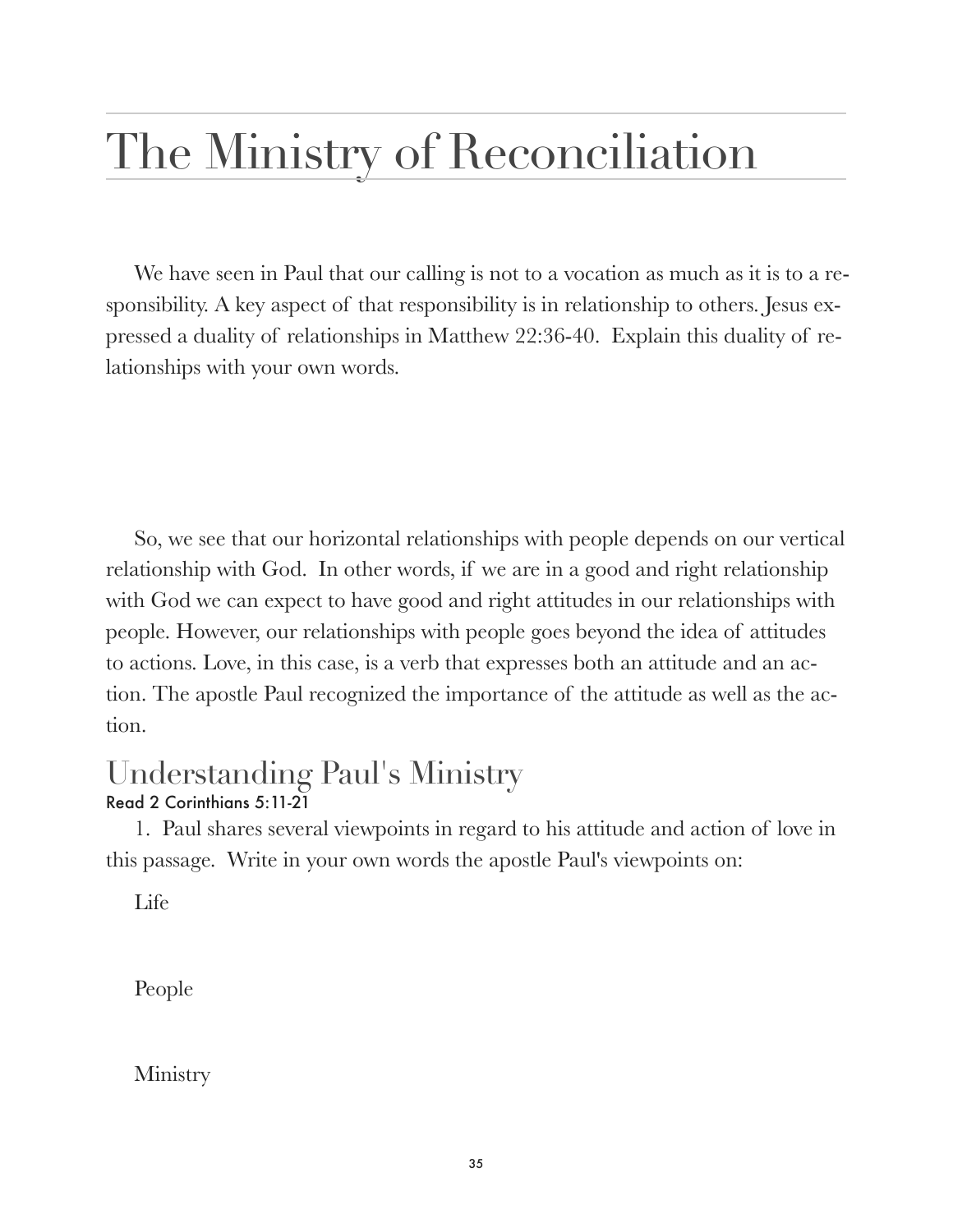2. In verse 20 the apostle Paul uses the idea of an ambassador to communicate our relationship with other people. In your understanding, what does an ambassador do?

3. How does the role of an ambassador apply to our role in relationships with other people?

## Communicating the Message

Of course, the primary role of an ambassador is to communicate the policies of his/her government. Likewise, our primary role in our relationships with other people is to communicate the message of God: the gospel.

1. The word gospel simply means good news. What, in your opinion, is the good news of God?

2. The apostle Paul had many opportunities to communicate the good news of God to people. In 1 Corinthians 15:3-5, what were the essential elements that Paul communicated?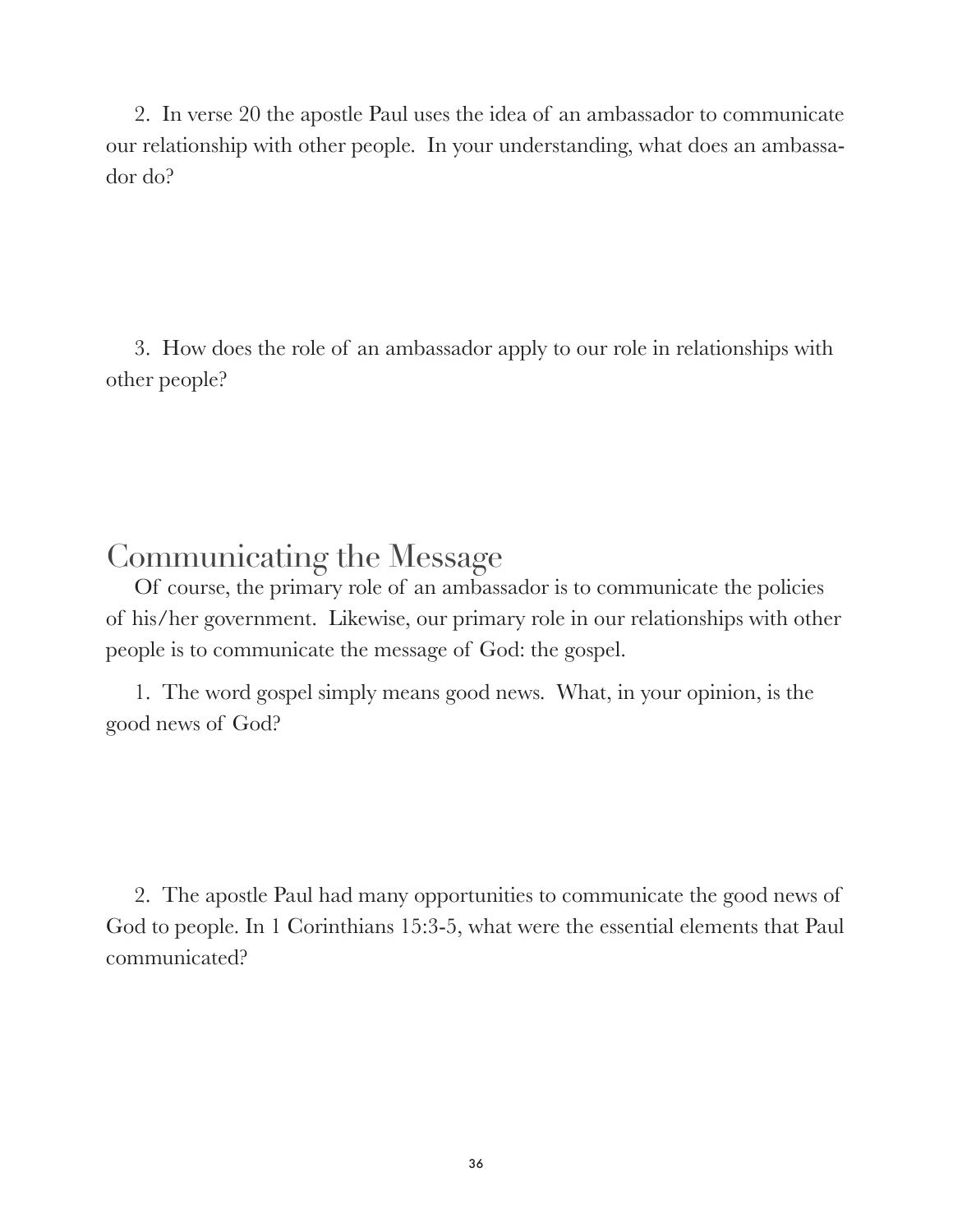3. Think back for a moment when you heard about the good news. What was your impression and how did it change your life?

4. The following are several passages of scripture that will help us understand the importance of communicating the good news of God to people.

1 Peter 2:9

2 Timothy 1:5-10

Acts 4:12

5. Read 2 Thessalonians 1:7-10 and think of people you know who do not know God. In light of this passage and the previous verses, what would be your motivation to tell others about the good news.

## Application

Imagine for a moment that you are in prison. You are not permitted to talk to any of the other inmates. Right in the next cell is one of your closest friends, \_\_\_\_\_\_\_\_\_\_\_\_\_ who hasn't heard about the good news. You and he have worked for months making a little sliver in the stone wall where you can pass notes to each other. Suddenly, a guard goes into his cell and beats him and yells, "tomorrow at the break of dawn you will be executed." You have one last piece of paper left. How would you explain the good news to him?